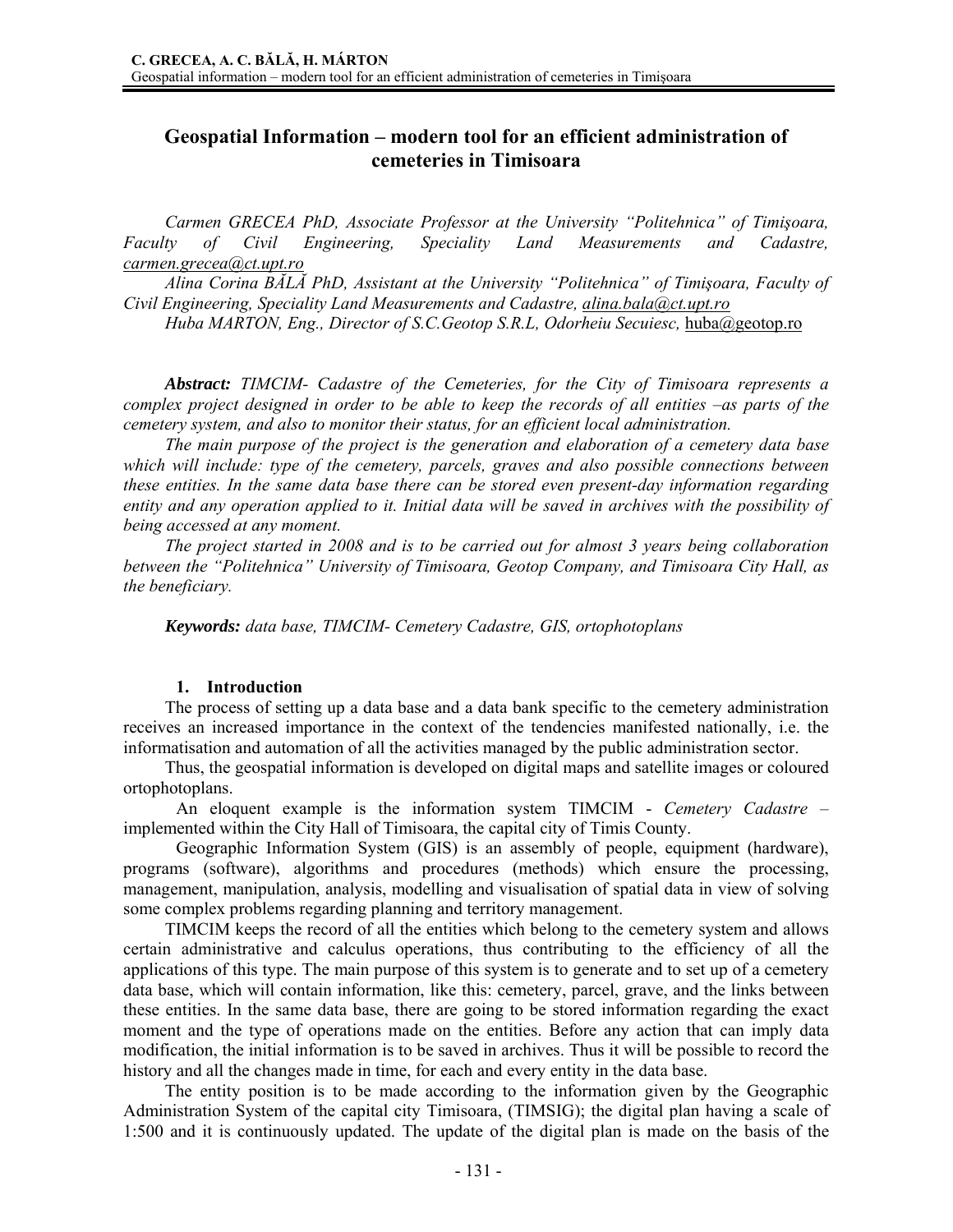photogrammetric plan at a scale of 1:500 by using the existing records, parcelling projects, urbanism certificates, documentations available in the archives, documents on land retrocession, and modifications on the street scanning as a consequence of systematization and of the governmental ordinance: H.G. 834 of 1991. In the process of updating the information, the technology for the use of digital ortophotoplans and of GPS measurements was elaborated. The update of the digital plan was made on the basis of the coloured ortophotoplans, made in 2008, with a special resolution of 11cm and by using high precision GPS measurements.

## **2. The GIS system proposed**

The data base staging is conceived for a computer network with on-line access to the data, includes the basic functions for the server and WEB client, in order to manage the cemetery administration activities.

The system has a client-server general architecture, being made of two main components:

- Map management and the management of the primary alphanumeric attributes;
- Management of the complex alphanumeric attributes.

These two components will function integrated in the GIS system. The information administered by the system will be kept in data banks under the form of well defined entities.



Fig. 1. The logical schema of the system proposed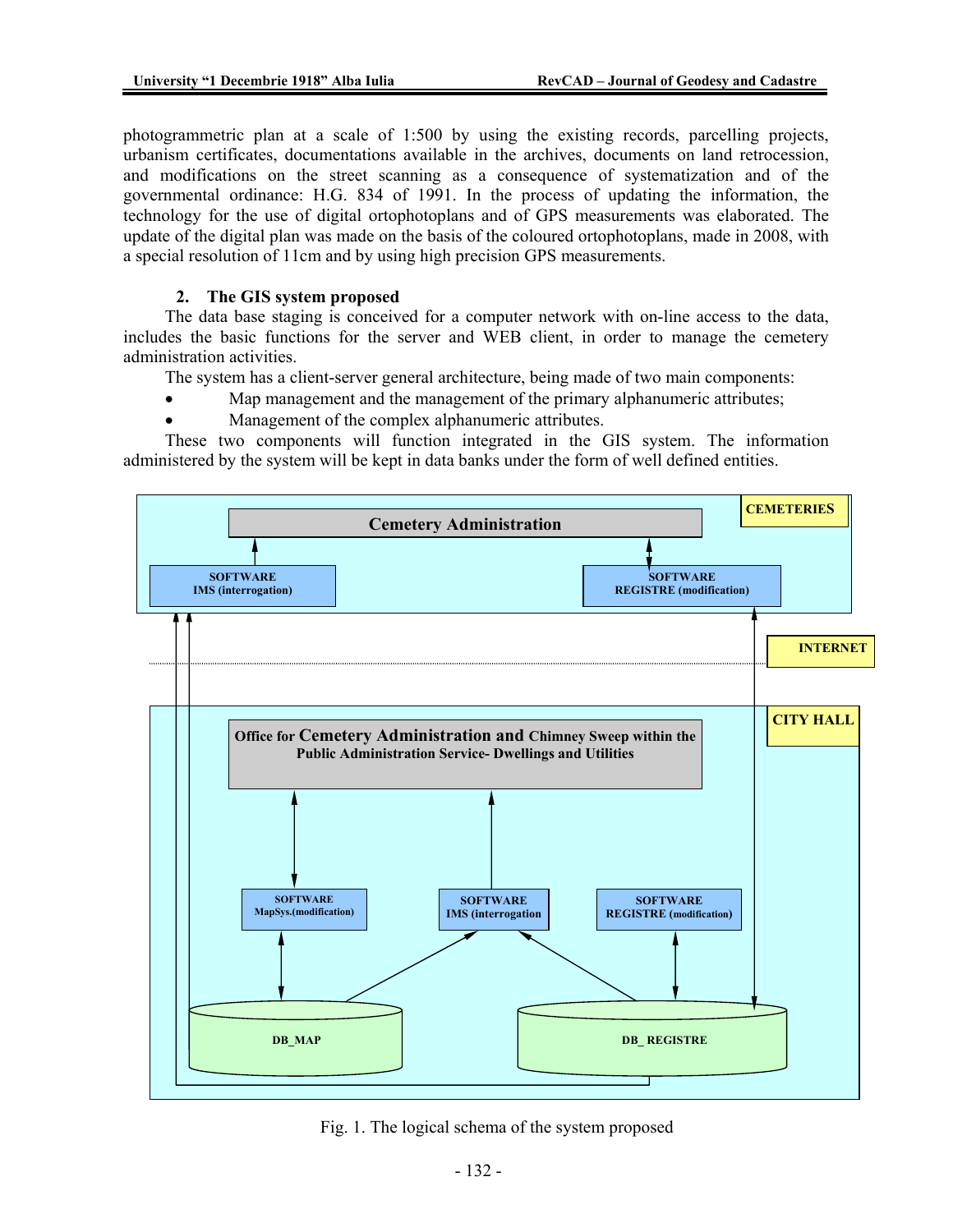The data bank is composed of two logical components:

DB MAP (*Data Bank-Map*) contains information from the maps and the primary attributes associated;

DB REGISTER (*Data Bank - Register*) contains data from the registers kept in cemeteries.

The basic digital plan is the Cadastre Plan at a scale of 1:500, designed within the project TIMSIG, being permanently updated at the level of the specialised service within the Timisoara City Hall.

The entities with graphic part within the Data Bank-Map are the following:

• **cemetery**: cemetery boundary:

are represented by polygons; all these entities having a unique identifier, the cemeteries being divided into parcels.

**Parcel**: parcel boundary within the cemetery;

- are represented by polygons; all these entities having a unique identifier. The parcels are divided in rows and graves.

• **Building:** building boundary within the cemetery;

- are represented by polygons; all those that have a unique identifier.

- **Grave**: grave limit;
- are represented by polygons; which have a unique identifier.

The attributes of these entities are:

 $\mathcal{L}_\text{max}$  and the contract of the contract of the contract of the contract of the contract of the contract of the contract of the contract of the contract of the contract of the contract of the contract of the contrac

|           | <b>Cemetery</b>                         |
|-----------|-----------------------------------------|
| O         | Cadastral Number                        |
| O         | Name                                    |
| O         | Cemetery Code                           |
| O         | Surface                                 |
| O         | Perimeter                               |
| $\bullet$ | Parcel                                  |
| O         | Cadastral Number                        |
| O         | Parcel Code                             |
| O         | Category (burial place, vacant          |
|           | place, alley, etc.)                     |
| O         | Surface                                 |
|           |                                         |
| O         | Perimeter                               |
|           | <b>Building</b>                         |
| O         | <b>Cadastral Number</b>                 |
| O         |                                         |
|           | Category (Monument, chapel,<br>$etc.$ ) |
| O         | Surface                                 |
| O         | Perimeter                               |
|           | Grave                                   |
| O         | Cadastral Number                        |
| O         | Surface                                 |
| O         | Perimeter                               |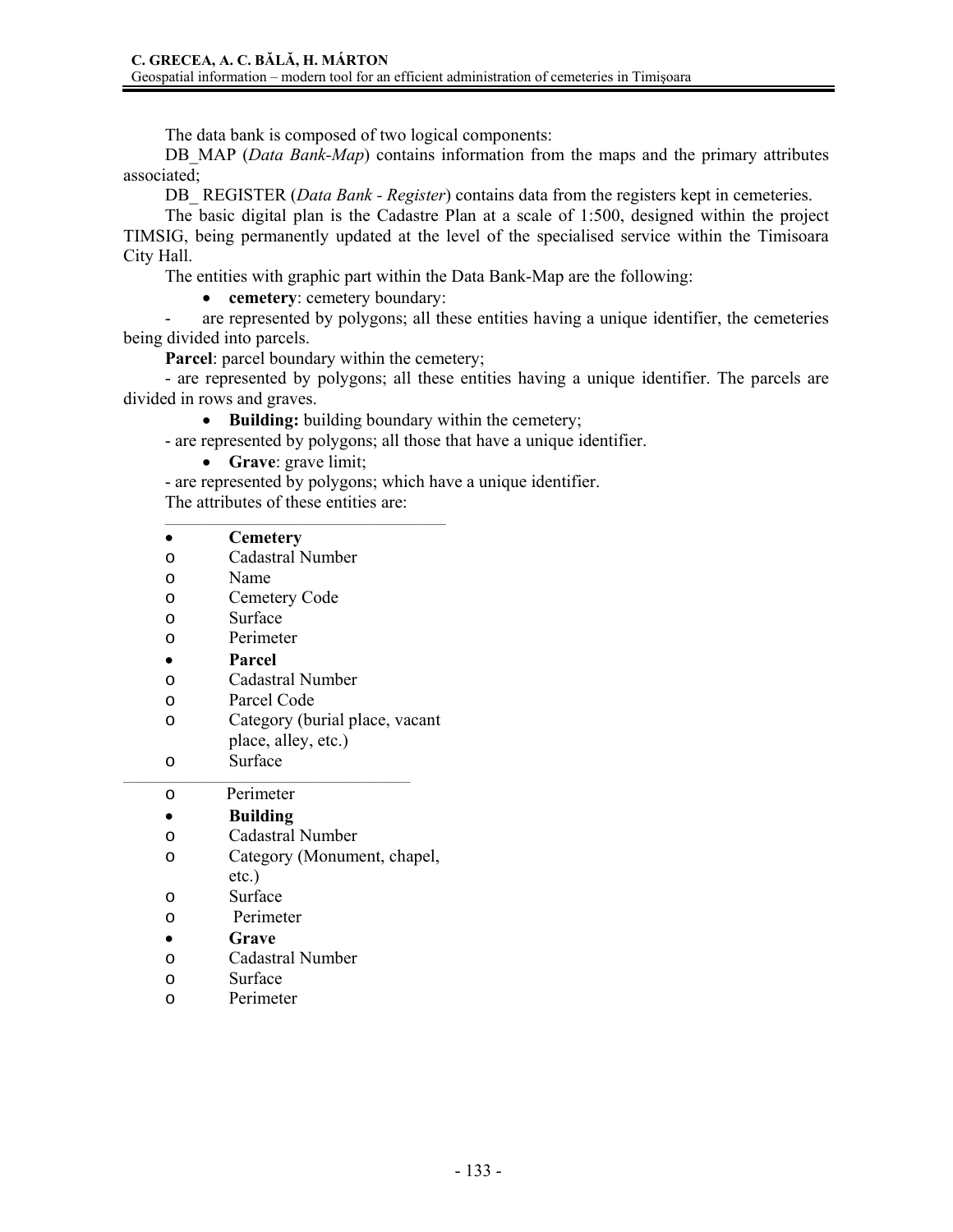| Table 1. Layers Distribution |                           |             |
|------------------------------|---------------------------|-------------|
| Name                         | <b>Description</b>        | <b>Type</b> |
| 1. Grave                     | Grave Limit               | Line        |
| 2. Parcel                    | Parcel Limit              | Line        |
| 3. Cemetery                  | Cemetery Limit            | Line        |
| 4. Constructions             | <b>Construction Limit</b> | Line        |
| 5. Grave Code                | Grave Code                | Text        |
| 6. Grave Cat.                | <b>Grave Category</b>     | Text        |
| 7. Park Code                 | Parcel Code               | Text        |
| 8. Park Cat.                 | <b>Parcel Category</b>    | Text        |

\_\_\_\_\_\_\_\_\_\_\_\_\_\_\_\_\_\_\_\_\_\_\_\_\_\_\_\_\_\_\_\_\_\_\_\_\_\_\_\_\_\_\_\_\_\_\_\_\_\_\_\_\_\_\_\_\_\_\_\_\_\_\_\_\_\_\_\_\_\_



Fig. 2. Graphic Data Bank - Rusu Sirianu Cemetery, Timişoara

In the *Data bank Register* (DB\_REGISTER) we have the following structure:

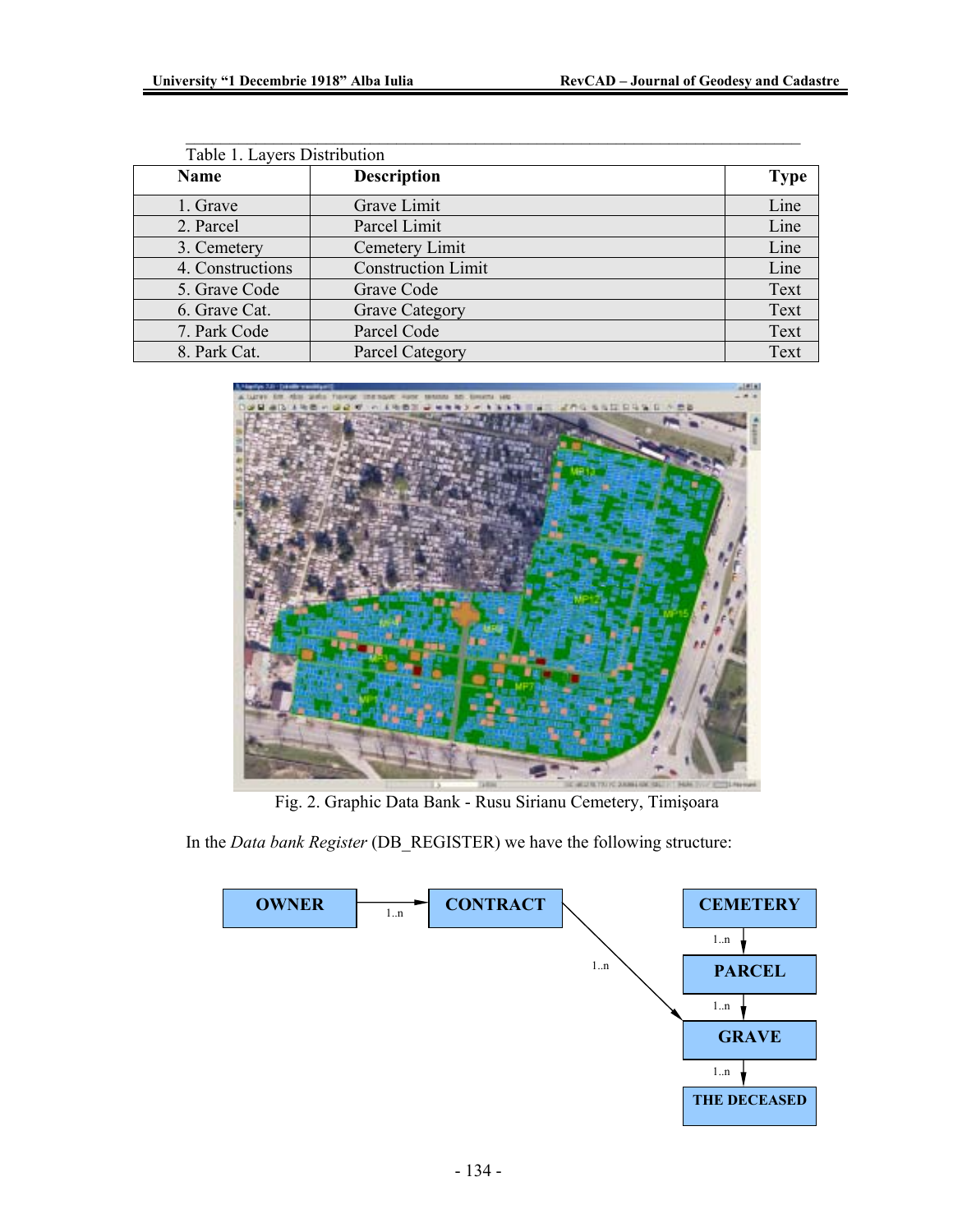## **3. Data acquisition and data processing**

In order to set up a data base, valid and up- to- date, all the information regarding the graves, the parcels and the cemeteries are to be collected on site, on printed forms. The topographic support for this stage is the digital cadastre plan, scale 1:500, provided by the Timisoara City Hall. This basic digital plan is continuously upgraded on the basis of the coloured ortophotoplans made in 2008, with a spatial resolution of 11cm, using high precision GPS measurements. The digital cadastre plan can be continuously updated since it contains ortophoto images and GPS measurements.

A file of the MapSys application is taken from this digital plan, containing the following elements:

- o Parcel limit;
- o Street limit;
- o Segment, street, crossroads limit;
- o Building;
- o Street name;
- o Post number;
- o Name, parcel inscription;
- o Name, building inscription.

After the file in MapSys application is made, we divide the cemeteries under the Timisoara City Hall administration, on plan sheets. The plan sheets will have an A1 format and scales from 1:100 up to 1:200, and as background the coloured ortophotoplans made in 2008.



Fig. 3. Ortophotoplans with graves identified-Cemetery Rusu Sirianu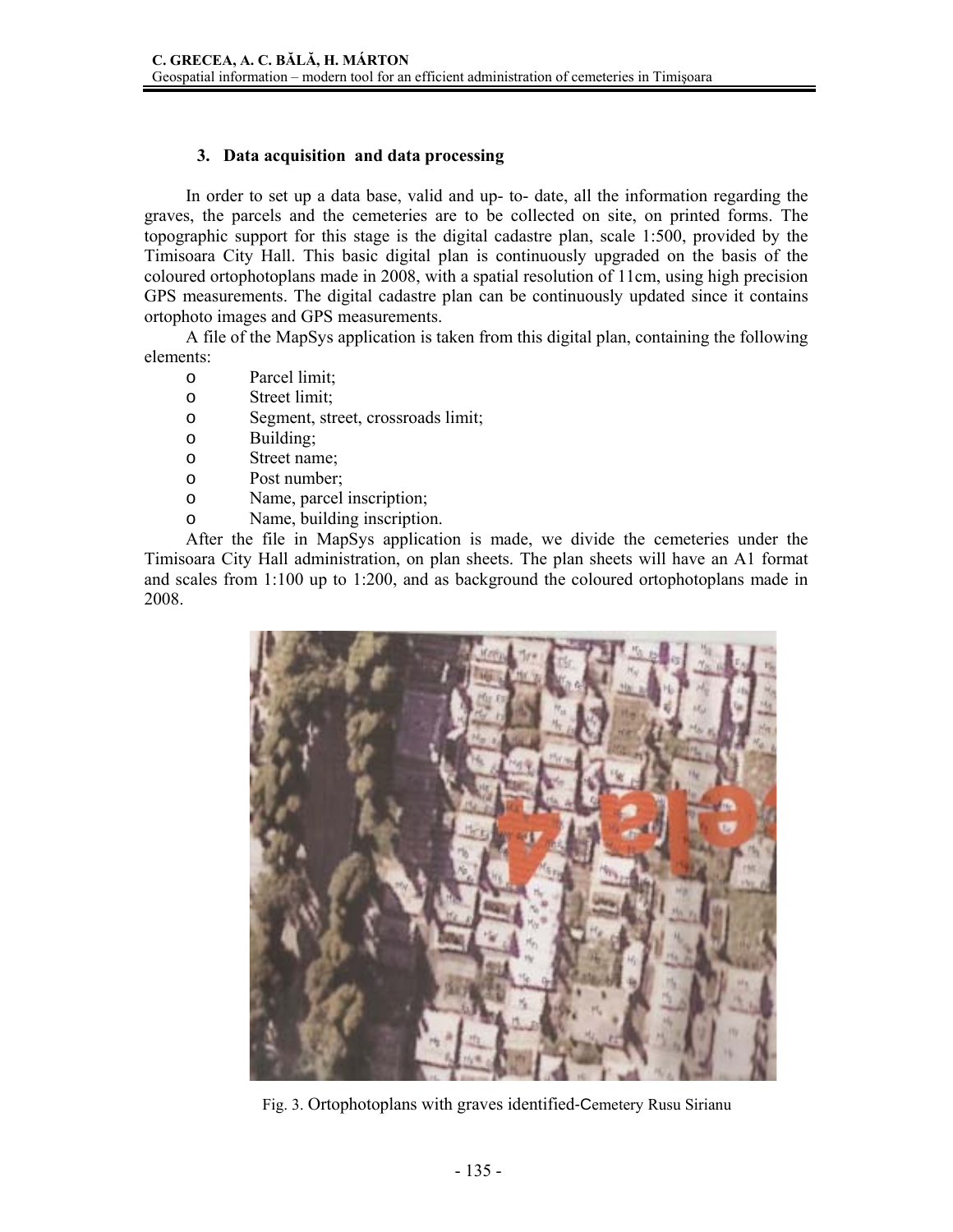After the A1 plan sheets are generated the following stage is printing. This has two stages:

o To generate PDF files, separately for each plan sheet (a PDF is generated);

o To print the PDF files, in colour, with a plotter.

Data on the site are collected with the help of the plan sheets and the printed forms (see Fig.4). Each grave is recorded.

On the plan sheet the position of the grave is identified and marked, and then it is given an identification number. It consists of the number of the grave and the number of the row where it is located. For example G15 R3 (grave 15 row 3- Fig.3). The identification data and the grave attributes are recorded on the printed form.

When the data collection operation is completed we continue with the next stage: to insert the data into the computer. The graphic data, marked on the plan sheets are inserted in the MapSys application. The alphanumeric data are inserted the data base, using the information written on the printed forms.



#### Fig. 4. Printed form

For the cemeteries administrated by the Timisoara City Hall, there are special registers where records on the deceased, on the graves and on the tax payers are kept. Besides these special registers there are also charts with the parcels in cemeteries, with the distribution of rows and of the graves in these parcels. The information about cemeteries, found in registers and in charts, will be identified and correlated with the date obtained on the site.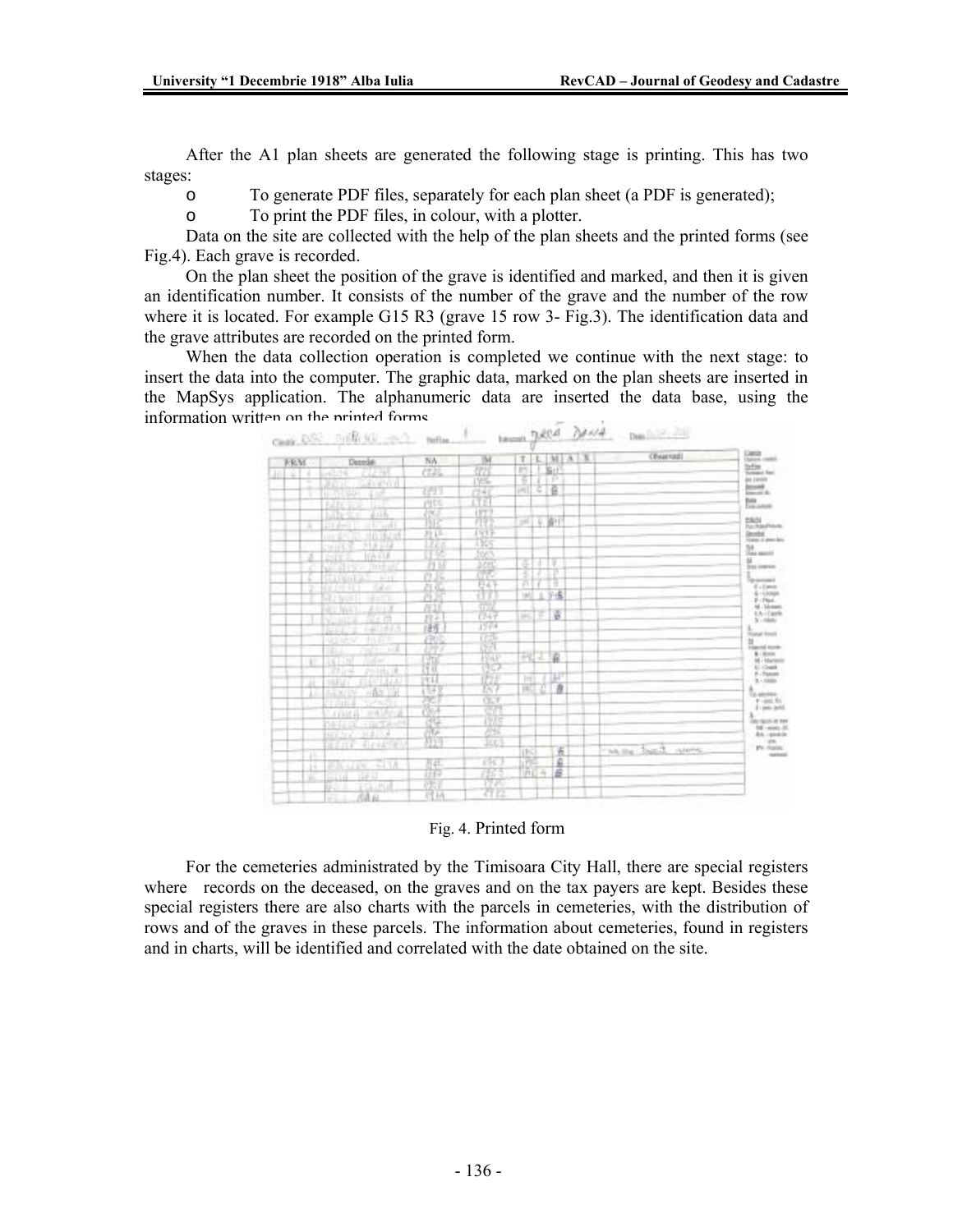|                     |                |                                |                  | 4W      |                |   |              |                       |                |            |                        |
|---------------------|----------------|--------------------------------|------------------|---------|----------------|---|--------------|-----------------------|----------------|------------|------------------------|
| 疆                   | 加好             | <b>Base</b><br>÷<br>m<br>tion. | $\Delta E/\hbar$ | 큭<br>志志 |                |   | 工            | <b>TOP</b>            | <b>Program</b> | <b>TWO</b> | 车                      |
| ricinairi           | deliver des    | Ξ<br>嵩<br>团                    | Ξ<br>insida -    |         | drop draw Braz | ÷ | m<br>$A = 1$ | $\frac{1}{2\sqrt{3}}$ |                | ÷          |                        |
|                     |                |                                |                  |         |                |   |              |                       |                |            |                        |
|                     |                |                                |                  |         |                |   |              |                       |                |            |                        |
|                     |                |                                |                  |         |                |   |              |                       |                |            |                        |
|                     |                |                                |                  |         |                |   |              |                       |                |            |                        |
|                     |                |                                |                  |         |                |   |              |                       |                |            |                        |
|                     |                |                                |                  |         |                |   |              |                       |                |            |                        |
|                     |                |                                |                  |         |                |   |              |                       |                |            |                        |
|                     |                |                                |                  |         |                |   |              |                       |                |            |                        |
|                     |                |                                |                  |         |                |   |              |                       |                |            |                        |
|                     |                |                                |                  |         |                |   |              |                       |                |            |                        |
|                     |                |                                |                  |         |                |   |              |                       |                |            |                        |
|                     |                |                                |                  |         |                |   |              |                       |                |            |                        |
| relations (mineric) | seilant sitte. | 881                            | Matematic BUREAU |         |                |   | chiar.       |                       |                |            | He will be a newspaper |
|                     |                |                                |                  |         |                |   |              |                       |                |            |                        |
|                     |                |                                |                  |         |                |   |              |                       |                |            |                        |
|                     |                |                                |                  |         |                |   |              |                       |                |            |                        |
|                     |                |                                |                  |         |                |   |              |                       |                |            |                        |
|                     |                |                                |                  |         |                |   |              |                       |                |            |                        |
|                     |                |                                |                  |         |                |   |              |                       |                |            |                        |
|                     |                |                                |                  |         |                |   |              |                       |                |            |                        |
|                     |                |                                |                  |         |                |   |              |                       |                |            |                        |
|                     |                |                                |                  |         |                |   |              |                       |                |            |                        |
| ----                |                |                                |                  |         |                |   |              |                       |                |            |                        |

Fig. 5. Extract from the Special Register of cemeteries (Timişoara, 3,Rusu Şirianu )

After the completion of all the graphic and alphanumeric data, these are integrated in the data banks DB\_MAP and DB\_REGISTRE, which can be interrogated later with application IMS (Internet Map Server).



Fig. 6. Cemeteries administrate by the Timisoara City Hall

The insertion and the processing of alphanumeric data are ensured by a special software special named Cemetery Register (CR).

The program *Cemetery Register* allows the insertion of the data collected on the site, regarding the graves , as well as the insertion of the data from the registers found at the cemeteries administered by the City Hall, *CR* will also allow the insertion of new information, the modification and the interrogation of the data introduced.

This software will have the following functions:

o Modification function: Cemetery, Parcel, Grave, Contract, Period Contract, Owner, The deceased;